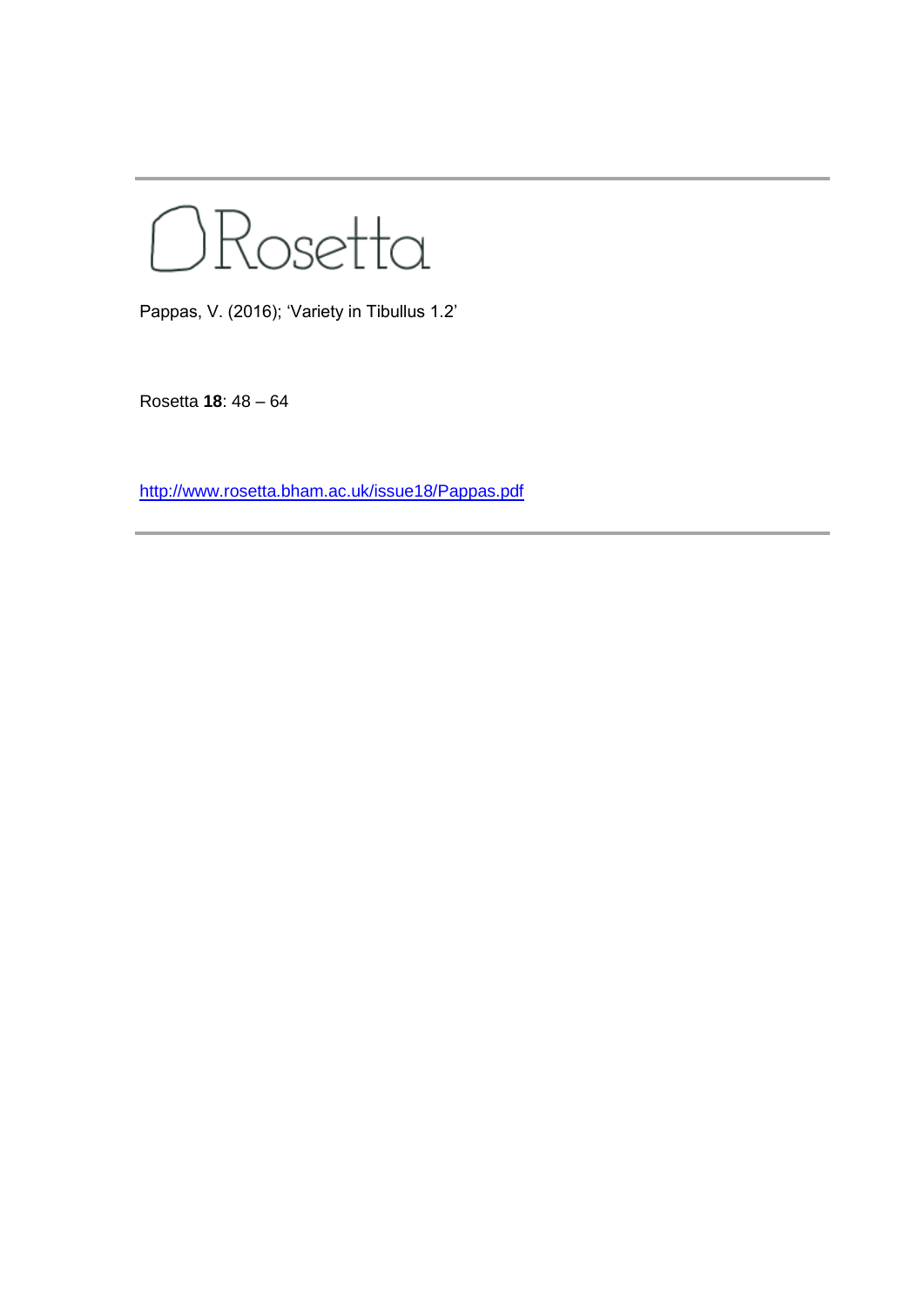# **Variety in Tibullus 1.2**

*Vasileios Pappas*

### **Abstract**

This paper researches Tibullus 1.2, a *paraclausithyron* poem. It looks at the poet's technique of generic deception, the poem's setting, the identity of the person whom Tibullus asks to pour wine, and it analyses the similarities between this elegy and Tibillus 1.5, Propertius 4.9. and Ovid *Am*ores 1.6. Furthermore, it underlines the role of women in Tibullus 1.2 (especially the persona of Venus). Finally, it deals with the hidden discourse about poetics at the end of the elegy.

#### **Introduction**

Tibullus 1.2 is an elegy full of thematic diversities and similarities which exist in the poem itself and in comparison with other elegies of Tibullus and of other elegiac poets. The main purpose of this paper is to reveal and interpret this poetic game of Tibullus, namely the element of variety in this elegy.

It is commonly accepted that Tibullus 1.2 is Tibullus' first variation of the *paraclausithyron* theme (or *komos*, according to Cairns),<sup>1</sup> namely the song of the *exclusus amator* in front of his mistress' door.<sup>2</sup> His second *paraclausithyron* is the elegy  $1.5<sup>3</sup>$  and according to some scholars, his third elegy with the same theme is 2.6.<sup>4</sup> All the features of this genre are present here: much wine,<sup>5</sup> the

<sup>&</sup>lt;sup>1</sup> Cairns 2007<sup>2</sup>: 8.

<sup>2</sup> For the *paraclausithyron* as a literary theme, see Mirmont 1909: 573-576; Canter 1920: 355-368; Burck 1932: 186-200; Copley 1956; Cummings 1996. For specific *paraclausithyra*, see Hardy 1923: 263-264; Copley 1939: 335-349, 1942: 96-107; Vretska 1955: 20-46; Anderson 1964: 1-12; Yardley 1978: 19- 34; Lateiner 1978: 188-196; Watson 1982: 92-102; Yardley 1987: 179-189; Greene 1994: 344-350; Lee-Stecum 1998: 72-100; Laigneau 2000: 317-326; Vaiopoulos 2009: 77-128, 2010: 153-172; Frangoulidis 2013: 267-281.

<sup>3</sup> For this poem, see Copley 1956: 107-112; Vretska 1963: 295-321.

<sup>4</sup> See Cairns 1979: 183-85; Veremans 1987: 68-86; Murgatroyd 1989: 134-142. <sup>5</sup> Tib. 1.2.1: *merum vinoque*, 3: *multo…baccho*.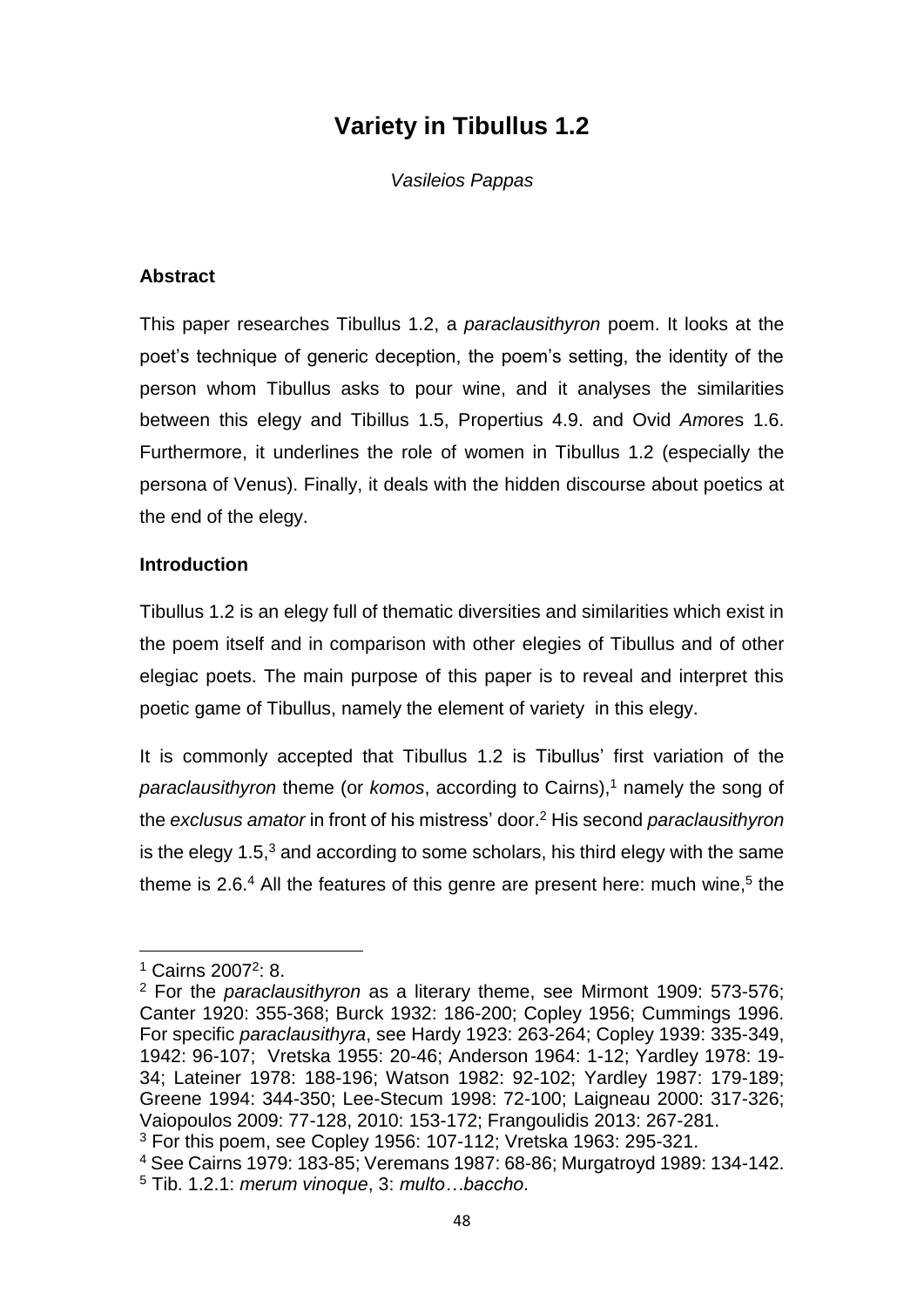custos,<sup>6</sup> the door,<sup>7</sup> other obstacles of love,<sup>8</sup> furtivus amor,<sup>9</sup> the rich rivalhusband of the elegiac *puella*,<sup>10</sup> the poor and rustic poet-lover<sup>11</sup> and the garlands.<sup>12</sup>

The poet begins his narration *in medias res*. But, as Maltby noted, there is a connection between 1.1 and 1.2: 'the theme of *militia amoris* with which the first poem ended'.<sup>13</sup> Tibullus is drunk and refers to a drinking companion, to a cupbearer or to himself in the imperative. He is either at a symposium or outside Delia's door. (1-4).<sup>14</sup> Verses 4-5 demonstrate that we are dealing with a *paraclausithyron*, which begins from verse 5 and ends at verse 80. In this section, the protagonists of the poem are Venus – the deity who helps the secret lovers – and a *saga*, who can help Tibullus conceal his *furtivus amor* towards Delia via magic. Tibullus states in the *paraclausithyron* his condemnation of Delia's rich lover or husband, and his classical preference for a rustic life with his mistress.<sup>15</sup> In the next part of the poem (81-88), Tibullus declares that he is now before Venus' temple acting like an *exclusus amator* to her door. The poem ends (89-100) in a ring composition form as Tibullus addresses a friend or his drinking companion, again in the imperative. Simultaneously, in the last couplet (99-100), Tibullus begs Venus to feel sorry for him and to remember that he has always been dedicated to her. Thus, he reminds the reader of her presence and her important role as the main character of the poem, who in the first instance is the great ally of the poet, but afterwards acts like a *dura domina*.

- <sup>9</sup> Tib. 1.2.10: *furtim*, 19: *furtim*, 36: *furta*.
- <sup>10</sup> Tib. 1.2.67-72 and 77-80.

<sup>6</sup> Tib. 1.2.5: *custodia*, 15: *custodes*.

<sup>7</sup> Tib. 1.2.6: *dura ianua*, 7, 9: *ianua*, 17: *limina*,18: *fores*, 86: *liminibus*.

<sup>8</sup> For the dangers of the night, see Tib. 1.2.24: *obscura nocte*, *tenebris*, 30: *insidias*. For the bad weather which terrifies the lover, see Tib. 1.2.31: *hibernae frigora noctis*, 32: *multa…imber aqua*.

<sup>11</sup> Tib. 1.2.73-76.

<sup>12</sup> Tib. 1.2.14: *florida serta*, 84: *sertaque*.

<sup>&</sup>lt;sup>13</sup> Maltby 2002: 153. For the continuity between Tib. 1.1 and 1.2, see also Bright 1978: 134-135.

<sup>&</sup>lt;sup>14</sup> There is much discussion among scholars about the identity of the person to whom Tibullus refers, and about this elegy's setting. See Putnam 1973: 61-62; Bright 1978: 137; Murgatroyd 1980: 71-74; Ball 1983: 37; Lee-Stecum 1998: 72-73; Maltby 2002: 152.

<sup>15</sup> Tzounakas 2006: 111-128.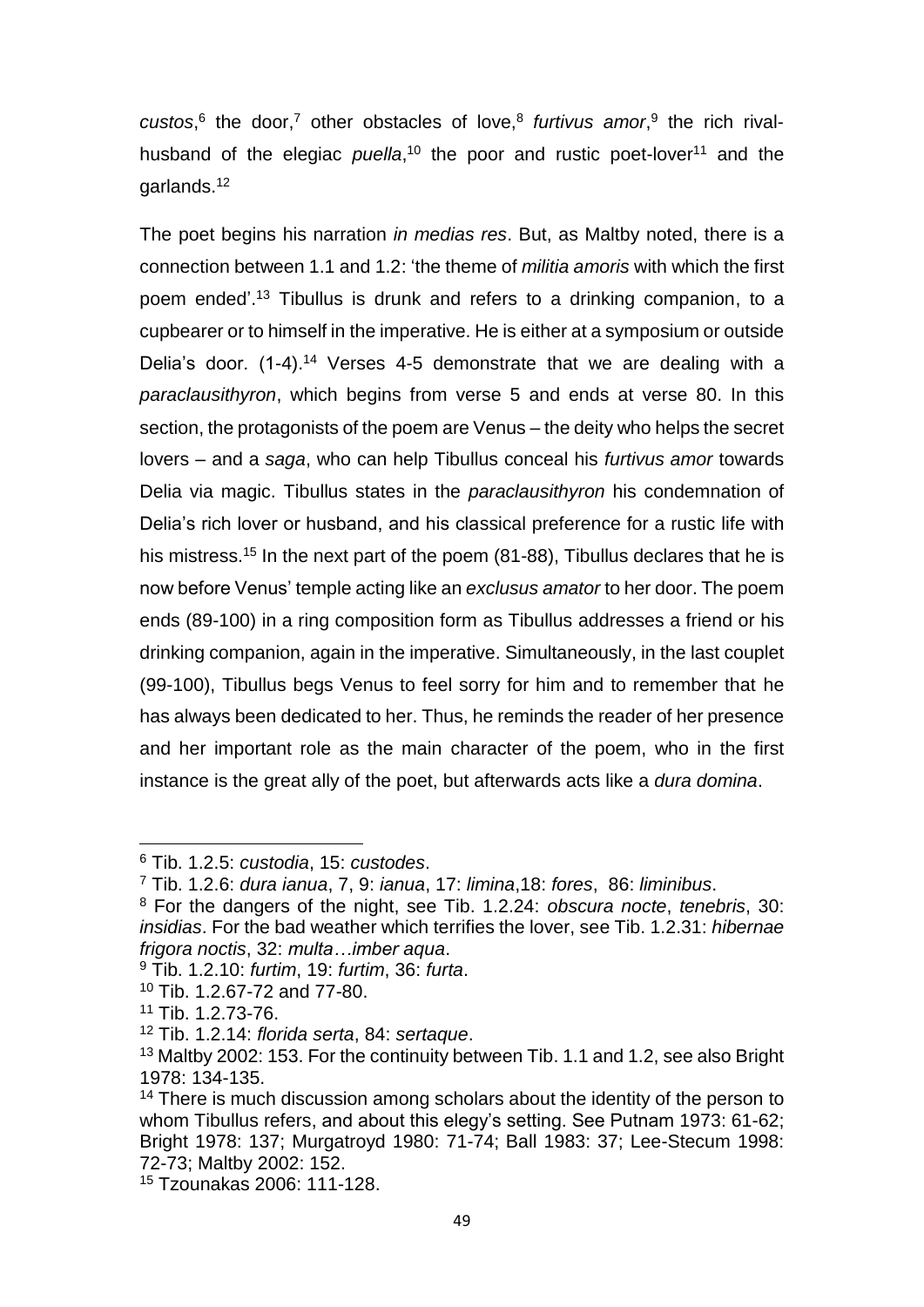### **Tibullus 1.2 and 1.5**

It is true that the resemblance between Tib. 1.2 and 1.5 is very striking.<sup>16</sup> Firstly, characters derived from Comedy exist in these two elegies: the *saga* of 1.2<sup>17</sup> who corresponds to the old witch,<sup>18</sup> the *dives amator*<sup>19</sup> and the *custos* of 1.2 identify perfectly with the *lena* of 1.5.<sup>20</sup> The purifying process is almost the same.<sup>21</sup> Wine is necessary for the poet-lover in both cases,<sup>22</sup> and Venus plays an important role in both poems.<sup>23</sup> The door dominates in both elegies<sup>24</sup> as well as the feature of *furtivus amor*. <sup>25</sup> The first verses of both elegies are marked by military language.<sup>26</sup> Tibullus often appears as a *praeceptor amoris* in his elegies.<sup>27</sup> In 1.2 and 1.5 the poet-lover also has this dimension, as shown by the advice that he offers to his *domina* and the *dives amator* respectively.<sup>28</sup> Furthermore, scholars have pointed out the common form of ring composition in these two elegies.<sup>29</sup>

It seems that Tibullus' purpose is to make a thematic link between his two *paraclausithyra*. The poet wishes to underline the similarities that exist in these two elegies and, simultaneously, to make his reader reveal their hidden diversities. Thus, Tibullus highlights the important feature of variety among these two elegies.

<sup>18</sup> Cf. Tib. 1.5.12.

- <sup>19</sup> Cf. Tib. 1.2.67-80, and 1.5.47.
- <sup>20</sup> Cf. 1.2.5: 1.2.15, and 1.5.48.
- <sup>21</sup> Cf. Tib. 1.2.63-64, and 1.5.11-12.
- <sup>22</sup> Cf. Tib. 1.2.1-4, and 1.5.37-38.
- <sup>23</sup> Cf. Tib. 1.2.16, 1.2.99, 1.5.40, and 1.5.58.
- <sup>24</sup> Cf. Tib. 1.2.5-10, 1.5.67-68, and 1.5.74.
- <sup>25</sup> Cf. 1.2.9-10, 1.2.191, and 1.5.7, 1.5.65, 1.5.75.
- $26$  Cf. Tib. 1.2.1-6, and 1.5.1-2. For these passages see Bright 1978: 154-155, and 135-136 respectively; Lee-Stecum 1998: 156-157 and 74-75 respectively.
- <sup>27</sup> Bright 1978: 135; Maltby 2009: 280-81.
- $28$  Tib. 1.2.15-16 59-60, and Tib. 1.5.69-76.
- <sup>29</sup> Ball 1983: 89; Shea 1998: 18.

<sup>16</sup> Copley 1956: 111-112.

<sup>17</sup> Cf. Tib. 1.2.43-44.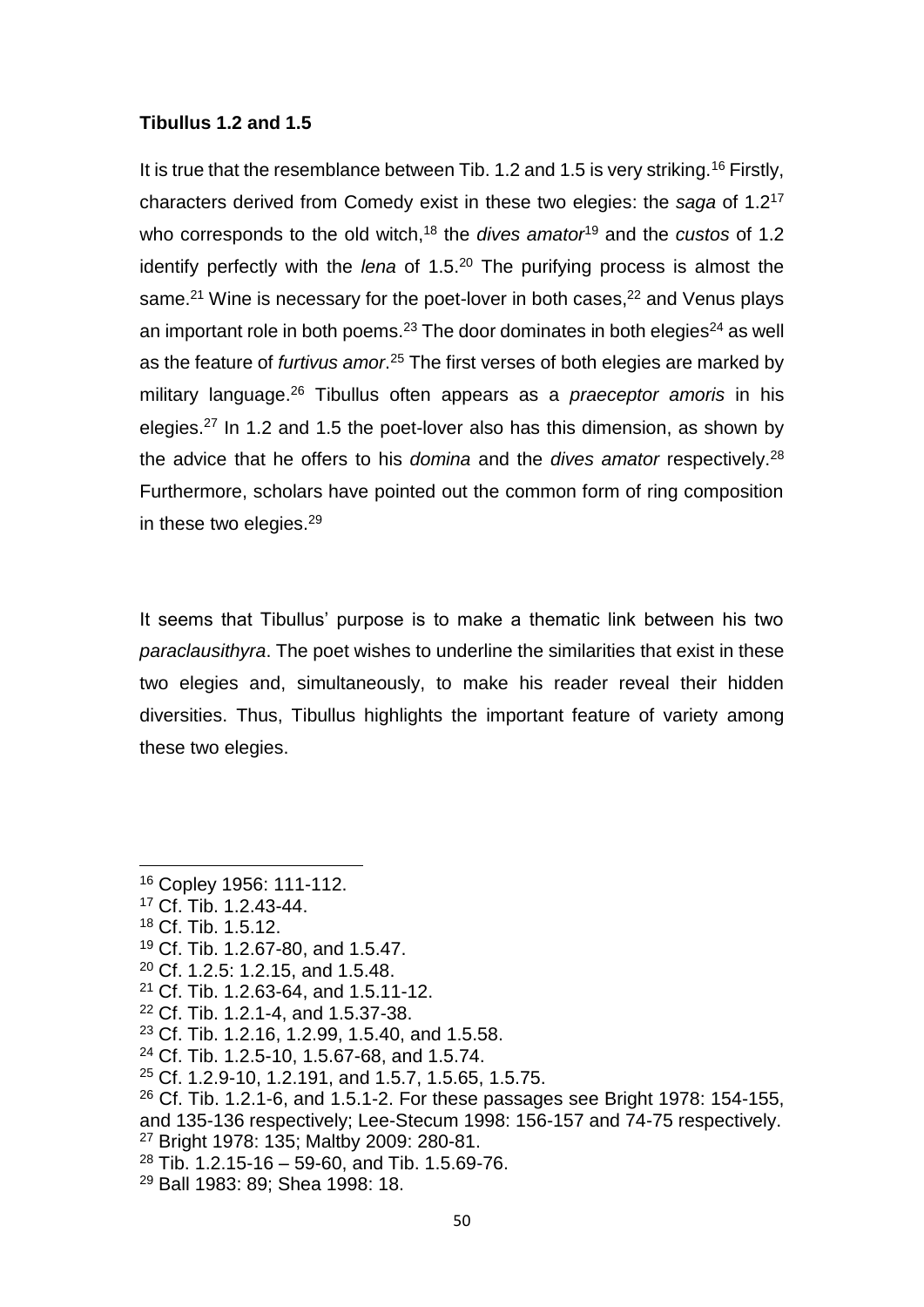#### **Tibullus 1.2, Propertius 4.9 and Ovid** *Amores* **1.6**

There are also many similarities between this poem and two other *paraclausithyra*, namely Prop. 4.9 and Ov. *Am*. 1.6. Many critics have noted that Propertius' aetiological poem would be considered as a *paraclausithyron*, where Hercules becomes an *exclusus amator* before the door of the *Bona Dea*. <sup>30</sup> This reading considers humour and political or religious parody to be main purposes of the poet. In elegy 1.2 Tibullus is suddenly located at Venus' temple (81-88), he is afraid that he violated its sanctity and acts like a genuine *exclusus amator* (87-88).<sup>31</sup> Tibullus and Hercules sing their *paraclausithyra* towards two female deities (Venus and *Bona Dea* respectively) with many doses of irony and parody of the character of *exclusus amator* itself. However, Tibullus' lover acts like Venus' suppliant, but Hercules destroys *Bona Dea*'s temple.

Also, it is commonly accepted that Ovid's *paraclausithyron* (*Am*. 1.6) owes much to Tibullus 1.2.<sup>32</sup> The doors and the masters of these two elegies are cruel.<sup>33</sup> Jupiter with his thunderbolt is present in both poems.<sup>34</sup> The role of erotic deities, namely Venus and her son, Cupid (in *Am*. 1.6), is of great importance too: these two gods can transform the frightened poets to fearless lovers, who defy the unfriendly weather or the dangers of the night.<sup>35</sup> In both poems (and at Prop. 1.16.36-44), the poet-lover reminds his *impedimenta amoris* of the previous favours he offered to them.<sup>36</sup>

Also, I believe that Tibullus here seeks to parody the hymns towards deities (*Gebetsparodie*). For that reason he uses the second person of the personal pronoun (*Du Stil*) for the apostrophe to the door and the anaphoric *ille* when he

<sup>33</sup> Cf. Tib. 1.2.7, and 1.6.2.

- <sup>34</sup> Cf. Tib. 1.2.8, and Ov. *Am*. 1.6.16.
- <sup>35</sup> Cf. Tib. 1.2.16-16-42, 81-88, and Ov. *Am*. 1.6.9-14.
- <sup>36</sup> Cf. Tib. 1.2. 13-14, and Ov. *Am*. 1.6.19-20.

<sup>30</sup> Anderson 1964: 1-12; McParland 1970: 349-355; Holleman 1977: 79-92; Pinotti 1977: 50-71; Warden 1982: 228-242; Anderson 1992: 96-103; Cairns 1992: 65-95; Kennedy 1993: 18-21; Janan 1998: 65-77; Lindheim 1998: 43-66; Fox 1999: 157-76; McDonough 1999: 464-477; Spencer 2001: 259-284. <sup>31</sup> Cf. Tib. 1.2.87-88.

<sup>&</sup>lt;sup>32</sup> On the effect of Tibullus in Ovid's poem, see Copley 1956: 131 and n. 14; Bright 1978: 138.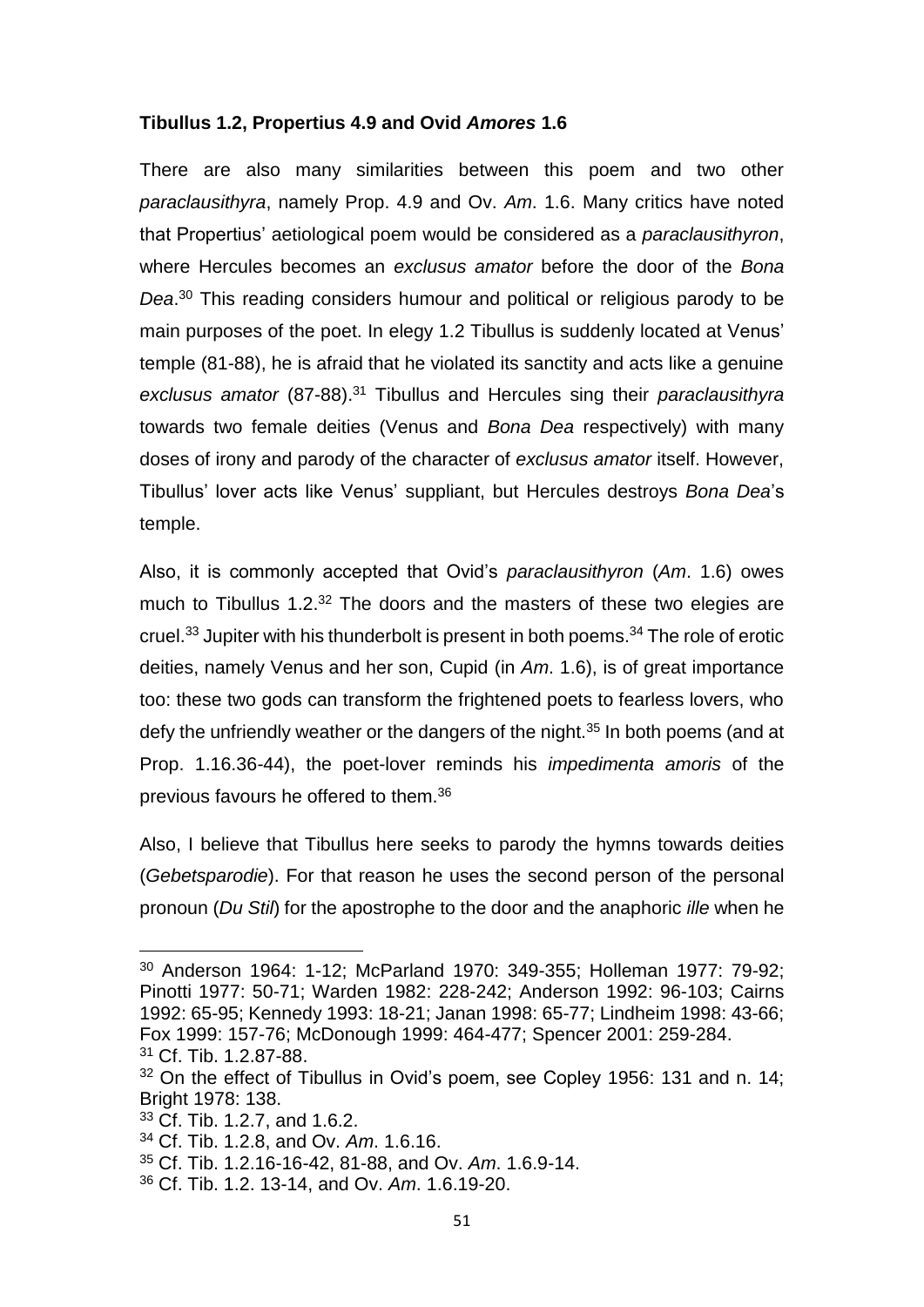refers to Venus.<sup>37</sup> Ovid imitates Tibullus' technique in referring to the *ianitor* of *Am*. 1.6 like a god; many scholars have noted that Ovid's specific poem might be interpreted as a parody of a hymn.<sup>38</sup>

### **Deceptive diversities: two** *paraclausithyra* **in one symposiac poem**

Cairns and Musurillo have long since detected Tibullus' trend to surprise and deceive his reader.<sup>39</sup> This Hellenistic technique, mostly of generic deception, takes place in our poem also, as it starts like a symposiac poem (1-4), but at the next couplet (5-6) we understand that it is a *paraclausithyron*. Tibullus innovates further; he combines the address to both the door (7-14) and his mistress (15-16). It is true that the direct address to his *domina* is unusual (15- 16) for this kind of song.<sup>40</sup> In 1.2 Tibullus applies another narrative practice; like 1.5, he places 'similar images in different contexts and in different perspectives'. <sup>41</sup> Thus, on one hand, Venus is the patroness of lovers and especially Tibullus' (16-34). However, if her secrets are betrayed,<sup>42</sup> she becomes a punisher (35-42), who requires supplications in order to forgive the insults made against her (81-88). Along with this deity, a dark figure exists: a *saga*, which, by means of magic, can upset the natural order of the world (43- 58). This *persona* helps our poet-lover, as she may make Delia's husband (or companion) not believe his eyes, even if he sees Tibullus in bed with his sweetheart (57-58). Thus, we deduce that while for Venus a basic elegiac ingredient (the *furtivus amor*) is a prerequisite for all the erotic relationships (36, 81-88), for *saga* is the absolute privilege for our poet-lover. Consequently, this dark figure (present in other elegies as well) <sup>43</sup> offers to Tibullus the main feature

<sup>37</sup> For this technique see Norden 1913: 143-166. See Tib. 1.2.7, 8, 11, 13-14, 17, 19, 20, 21.

<sup>38</sup> Yardley 1978: 31-34; Watson 1982: 92-102; Laigneau 2000: 321.

<sup>39</sup> Musurillo 1970: 398; Cairns 1979: 166-191.

<sup>40</sup> Bright 1978: 138.

<sup>41</sup> Shea 1998: 48.

<sup>42</sup> This is a hint with mythological allusions. As Lee-Stecum 1998: 84, declares: 'The reference to Venus' desire for secrecy suggests the mythologically renowned anger of a goddess when mortals see (or know) what they should not'.

<sup>43</sup> Cf. Prop. 1.1,Ov. *Am*. 1.8, and 1.14.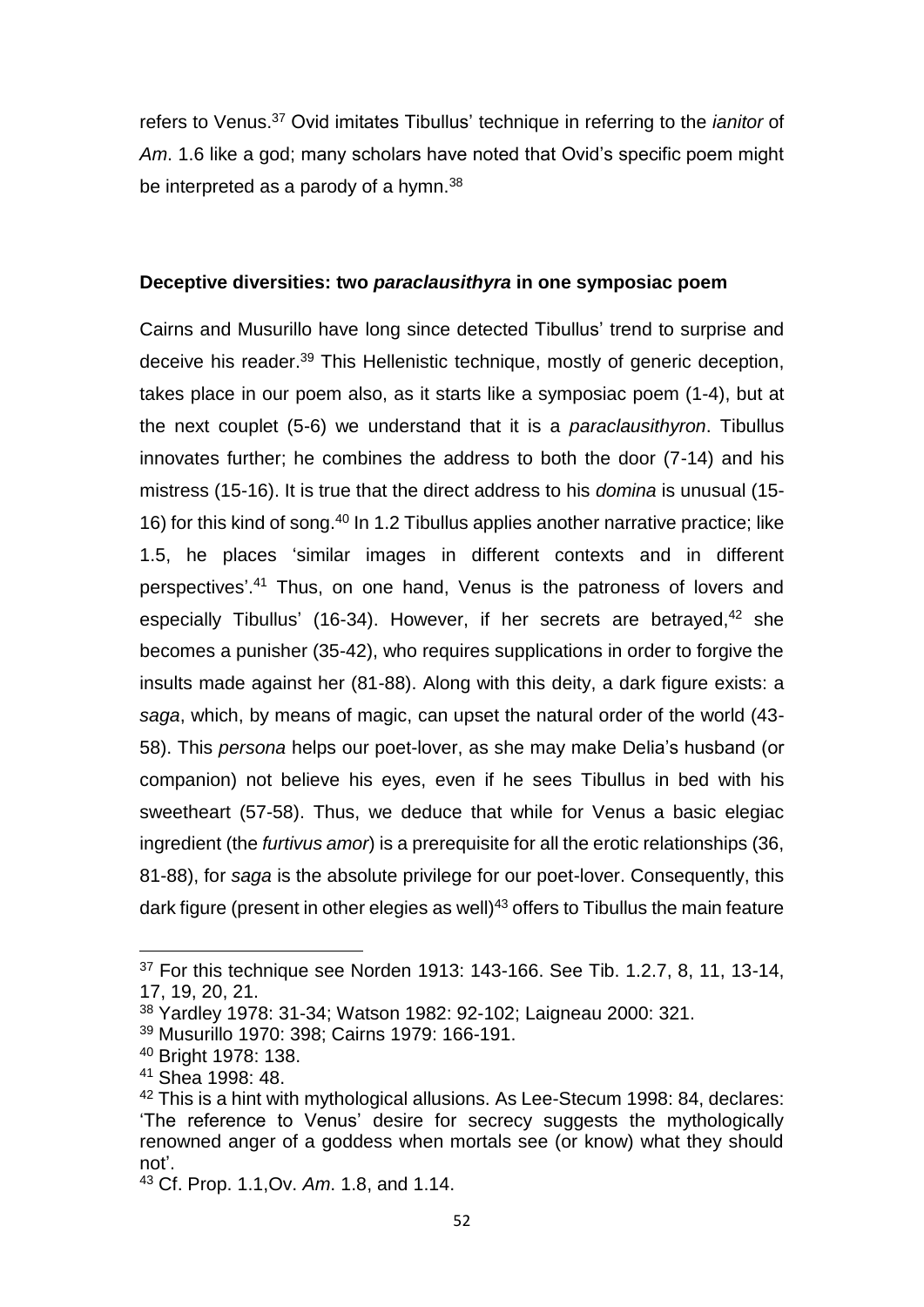of elegiac love, the secret love. With her help our poet may be a genuine elegiac poet-lover.

As indicated above, scholars disagree on the identity of the person whom Tibullus asks to pour wine and on the setting of this elegy.<sup>44</sup> Ball briefly summarises the main critical theories about this subject: the second person whom Tibullus is addressing might be a cup-boy, a fellow drinker, or even himself. By his argumentation, which is based on parallel texts of Catullus, Horace and Tibullus himself; he concludes that this person must be Tibullus' fellow drinker and that the setting of the elegy is probably a drinking-party.<sup>45</sup> Perhaps Ball's theory is justified by Tibullus' technique to combine the poetic genres and to deceive the reader.<sup>46</sup>

In Tib. 1.2 we are located at a symposium, as it is indicated by the ring composition form of this elegy (with the apostrophes to Tibullus' drinking fellow in 1-4 and 89-98). However, this symposiac poem is actually a frame which  $includes - by the technique of the boxed narrative - not only one$ *paraclausithyron*, but two: one towards Delia (15-80), and one towards Venus (81-88). Delia's *paraclausithyron* includes various themes: the praise of Venus (17-32); the appeal not to disclose Venus' secrets (35-42); the extensive reference to the *saga* and her magic power (43-66); the condemnation of the *dives amator* (67-72 and 77-80), which concludes Tibullus' desire to live in his Arcadia with Delia (73-76). The second *paraclausithyron* has Venus as its recipient and many features of the genre: lover's fear for the *dura domina*, his pleas, the door, the kisses on it and the garlands. The vocabulary is that which is used to the song of the *exclusus amator*: *serta* (84), *oscula liminibus* (86), *supplex* (87), *miserum* (88).

Therefore, Tibullus' 1.2 concludes two *paraclausithyra* and many different themes. However, there are many linguistic indicators in the text serving as junctions in this *variatio* and contributing to the poem's unity. Tibullus presents

<sup>44</sup> See p. 2 and n. 14 of this paper.

<sup>45</sup> Ball 1983: 36-38. However, Murgatroyd 1980: 71, believes that 'the most obvious and natural setting is before the door'. <sup>46</sup> Cairns 1979: 166-168.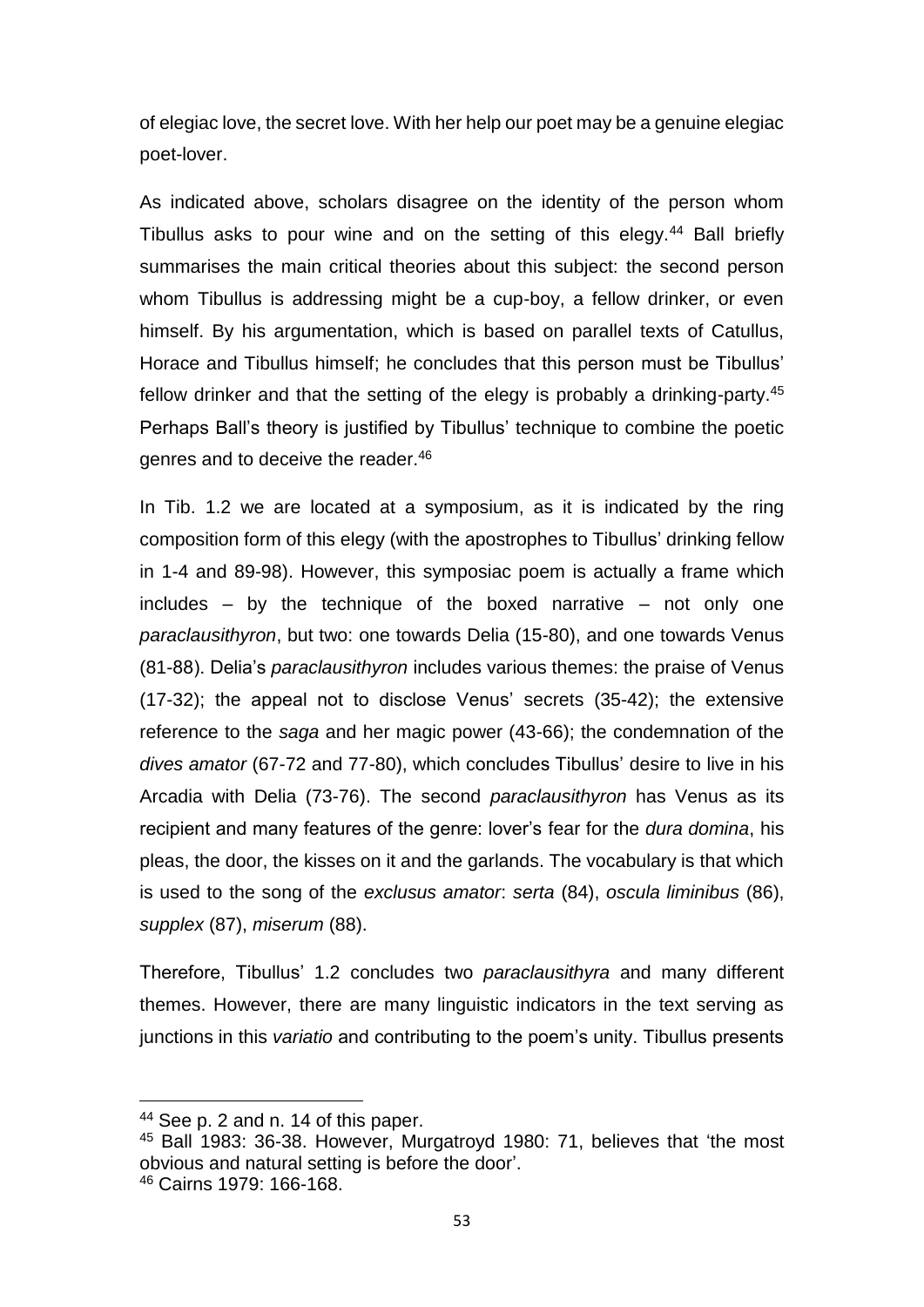himself like a suppliant to both *paraclausithyra*: to Delia's door (14: '*supplice'*) and to Venus' temple (87: '*supplex'*). Venus' name itself is referred to six times, from the beginning to the end of the poem (16, 36, 42, 81, 92, and 99), a fact that shows that she is the main protagonist of the elegy. On the contrary, Delia's name is referred to only three times (15, 33, and 73: 'Delia'); that proves that Tibullus' sweetheart plays a more insignificant role in comparison with the deity. If we suppose that '*ille fereus*' of 67 is Delia's husband (or companion), then he is referred to two times (43: '*coniunx tuus*', and 67-72, 77-80). It seems that there is a connection between *saga*'s (43-66) and *dives amator*'s discourses (67-72 and 77-80). However, Miller has suggested another two solutions for the *persona* of 67-72 and 77-80: the other man might be another rival, a *dives amator* or Tibullus himself, as we know that he was a wealthy equestrian who followed his patron Messalla on campaign. $47$  Finally, the declaration of Tibullus in Delia's *paraclausithyron* that a babbler man (41: '*quicumque loquax*') must be afraid of Venus' vengeance, coincides with his fear expressed in Venus' *paraclausithyron* that his impious tone might insult the deity and bring him punishment (82: '*et mea nunc poenas inpia lingua luit?*').

In our elegy, the poet mixes the types of the symposiac poem and the *exclusus amator*'s song to provide the reader with two *paraclausithyra*. Consequently, he combines two different genres and creates one poem with unity.

## **Women in Tibullus 1.2**

Tibullus' 1.2 is a poem dedicated to women and their powers: Delia (by the power of her door), Venus, *saga*, *Medea* (53) and *Hecate* (54). Men are marginalised (54: '*custodia'*, 43: '*coniunx*', and the *dives amator* in 67-72 and 77-80). Venus is the recipient of the second *paraclausithyron* and simultaneously the protagonist of the whole poem. She can be a faithful helper but, if betrayed, she would be a tremendous avenger like a mortal woman. Delia is a pathetic figure: she must listen to Tibullus' advice, but at the same time she may be unfaithful to him. Thus, he feels the need to convince her that, if she has other lovers except our poet, her husband will be well informed about her

 $\overline{a}$ 

<sup>47</sup> Miller 2002: 64.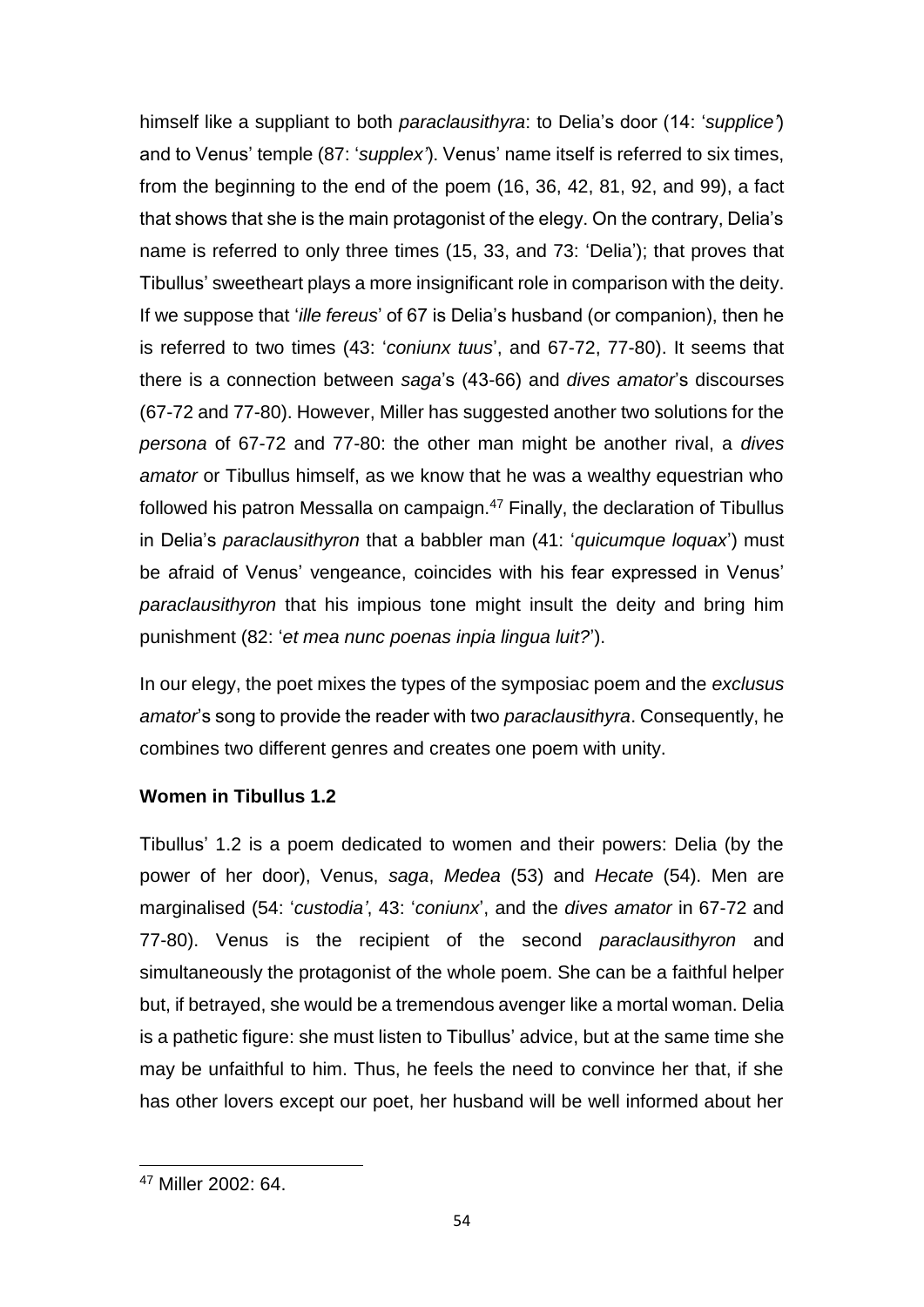infidelities (59-60). *Saga*, who is a master in black magic and the secrets of dark deities and mythological figures such as *Medea* and *Hecate*, works as Venus' assistant in case of the revelation of the goddess' secret plans (43-44). With her spells, she can bring together the two lovers without any fear, but simultaneously (by magic again) she can make Tibullus stop loving Delia. In this elegy, Tibullus presents women as powerful creatures, who can be transformed into helpers or punishers. After all, it was an established concept in Latin literature that women were fickle.<sup>48</sup>

Tibullus presents himself as a powerless human being who is controlled by powerful women. He presents himself as a scared man, who adopts moody and controversial behaviour; at one moment, he threatens the door (7-8), but immediately after that he apologises for his behaviour (11-12). Moreover, he appears to be a daring lover, inasmuch as he has Venus' help (25-32), while he expresses his fear for the possible punishment of Venus (81-88, 99-100). He needs the help of a powerful *saga*, who is 'the very antithesis of the bright and serene goddess Venus'.<sup>49</sup> He advises his sweetheart as an original *praeceptor amoris*, but he simultaneously admits that he depends on a sign of her finger (34). Tibullus looks like he cannot adopt one stable behaviour and, as Lee-Stecum declares: 'the text suggests that the poet/lover is powerless to control the course of the poem'. 50

Feminist scholars interpreted elegists' attitude to women as a trend to identify their mistress with a specific social class of emancipated and powerful women in contemporary Roman society.<sup>51</sup> Hallett expressed the view that 'by having women control them, [Tibullus and Propertius] are sharply reversing social reality'.<sup>52</sup> Wyke declared that: 'it is not the concern of elegiac poetry to upgrade the political position of women, only to portray the male narrator as alienated from positions of power and to differentiate him from other, socially responsible

 $\overline{a}$ 

<sup>48</sup> Cf. the unsettled behavior of Lesbia towards Catullus, and the '*versuta Corinna'* of Ov. *Am*. 2.19.9.

<sup>49</sup> Shea 1998: 18.

<sup>50</sup> Lee-Stecum 1998: 78.

<sup>51</sup> See, for example, Lilja 1965: 37-41.

<sup>52</sup> Hallett 1973: 113.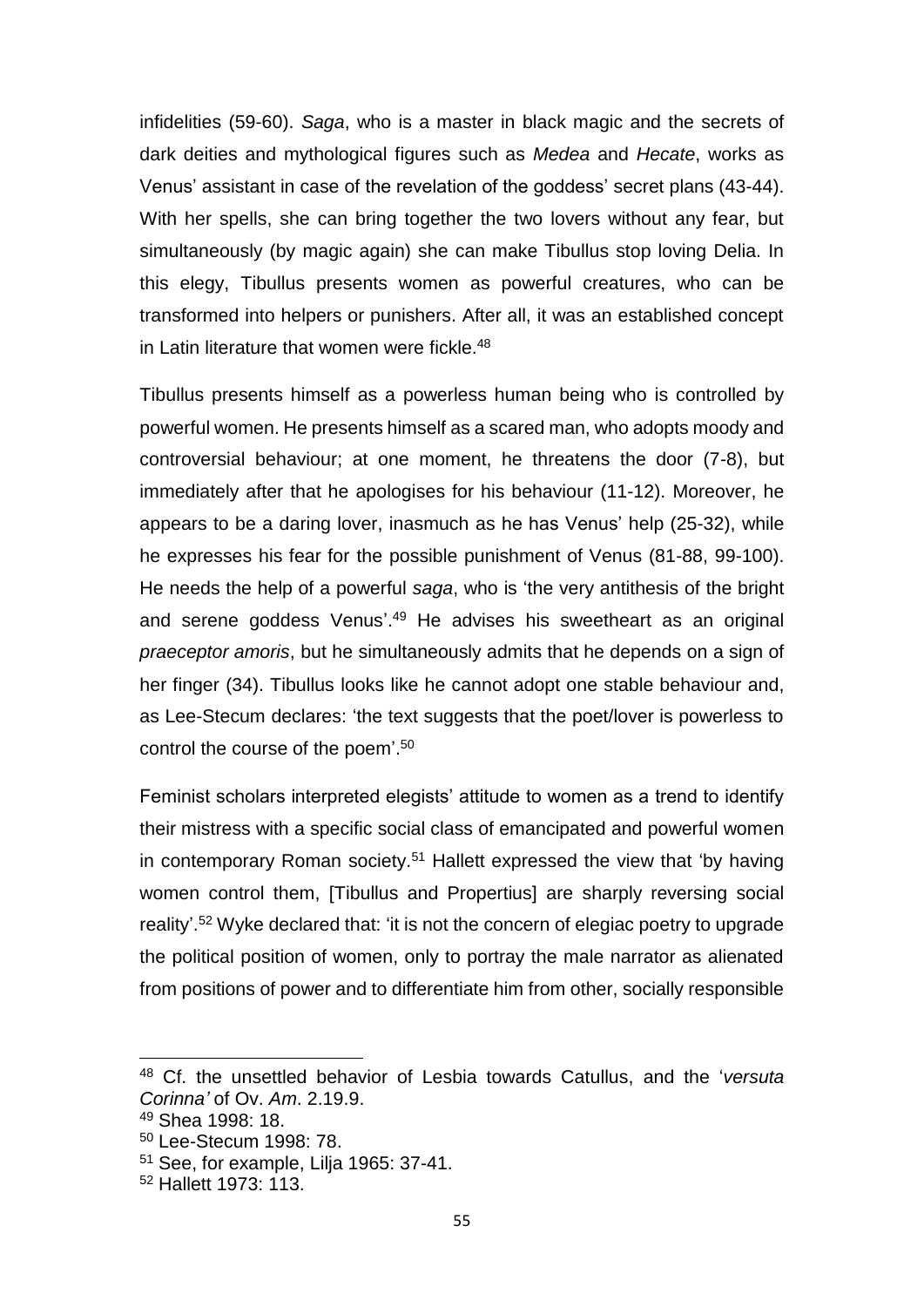male types'. <sup>53</sup> Also, Tibullus' attitude towards women in this elegy can be interpreted as a reaction to warfare (against other nations or civil), as his aversion to war and politics in general is evident – an attitude common in other elegies as well.<sup>54</sup>

I do not believe that in this elegy Tibullus is concerned with politics or the social status of male and female genders. I think that he represents women sometimes as tender, other times as powerful, evil and fickle creatures, as he has a dual purpose: a) to cause humour and parody, by telling his reader that a *paraclausithyron* song needs a little divine help and magic to succeed and b) to reinforce his narrative technique of surprise and deception. After all, the poet is the powerful author, who controls his poetic *personae* and he represents them as he wishes.<sup>55</sup> In 1.2 he acts like that because he intends to make a complex poem characterised by the feature of *variatio*, an element that penetrates in the whole poem and, finally, it contributes to its unity.

## **Tibullus' self-contradiction**

Thus, we could say that Tibullus' 1.2 is a poem characterised by variety: in the context of a symposiac poem we have two *paraclausithyra* dedicated to different recipients, variant feminine *personae* who dominate the whole poem (Delia, *saga* and especially Venus) and three shadowy masculine characters (*custos*, *coniunx* and Tibullus' fellow drinker at the beginning and at the end of the poem). But above all, the powerful narrator dominates. His voice (the lyrical *ego*) is everywhere in the poem: he (as a *praeceptor amoris*) describes the stance of Venus towards lovers and especially him; he deals with *saga*'s qualities and help to himself; he condemns *dives amator*'s attitude towards his sweetheart; he addresses his friend. Although at the first sight he gives the impression that he cannot control his poem's course, he is actually an omniscient narrator.

<sup>53</sup> Wyke 1989: 42.

<sup>54</sup> Cf. Tib. 1.1 and 1.10.

<sup>55</sup> For the representation in literature, see Weitz 1969: 213-224; Lamarque – Haugom 1994.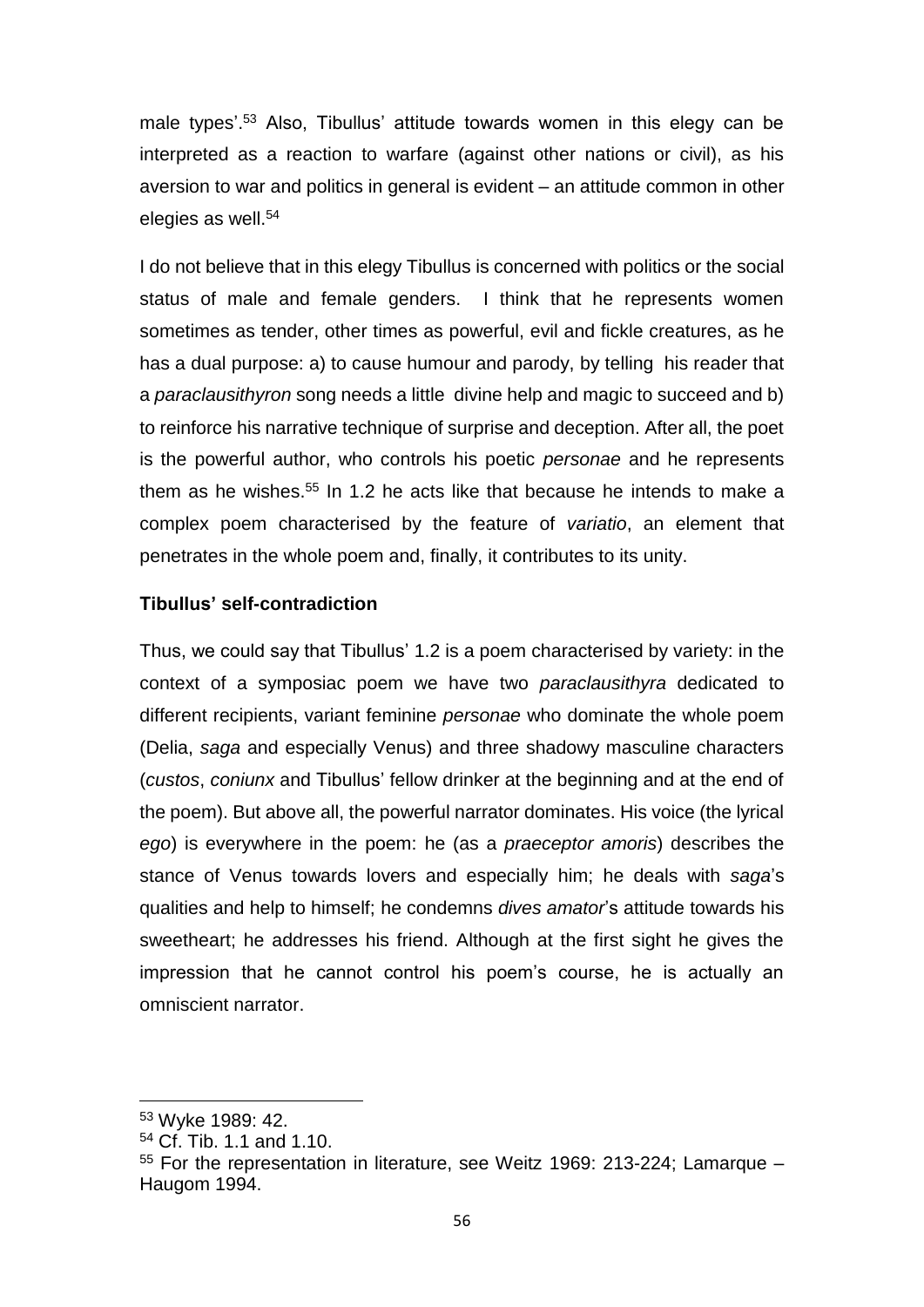Tibullus also contradicts himself. He declares that a babbler man who will reveal Venus's secrets will be punished by the goddess. But since this published poem is accessible to a broader readership (Messalla's circle), the poet becomes a *loquax* man himself. By this method, the poet reveals to the reader the elegiac 'game' and his poetic self-consciousness.<sup>56</sup>

Variety does not exist only into this elegy; Tibullus expresses a different opinion about *inertia* in 1.2 in comparison with that he expressed in elegy 1.1, which is programmatic.<sup>57</sup> There, he declares that his wish is to live a quiet life, a life of inaction and to just be a *miles amoris*. He condemns the urban way of life, wealth, and campaigns. He wants to live an Epicurean life as a farmer together with his Delia. <sup>58</sup> In our poem, Tibullus says that Venus helps only the adventurous and active lovers. In 1.1 the political or military *inertia* (or *otium*), which 'is stigmatized because it symbolizes the opposite of the virtues possessed by the ideal Roman farmer-soldier', <sup>59</sup> is something desirable. In 1.2 the characteristic of *negotium* is necessary for a successful lover. Thus, Tibullus sets on an amatory context a traditional Roman political belief and now he adopts it – although in the previous poem he rejected it. In this way he combines two concepts that were incompatible for the Romans – politics and love – and he parodies the politics of his era. $60$ 

## **Poetics in Tibullus 1.2**

Finally, I believe that a short reference to *saga*'s part of the poem is actually a hidden discourse of poetics. In verses 61-64, Tibullus says that this witch can made him stop loving Delia (61-62: '*dixit amores…solvere posse meos'*. We know that '*amores*' could be interpreted as love poems. After all, *Amores* was the title of the elegiac collections of Gallus and Ovid. It is my opinion that here Tibullus reveals again the elegiac code to his reader; he presents an imaginary *persona* of his poem in order to make him stop writing erotic verses for his

 $\overline{a}$ 

<sup>56</sup> Lee-Stecum 1998: 85-86.

<sup>57</sup> Cairns 1979: 11-13; Lee-Stecum 1998: 67-71; Maltby 2002: 116.

<sup>58</sup> Tib. 1.1.5, 57-58, and 71-72:

<sup>59</sup> Miller 2002: 62.

<sup>60</sup> Lee-Stecum 1998: 81-82; Maltby 2002: 161; Miller 2002: 62; Wray 2003: 224- 227;.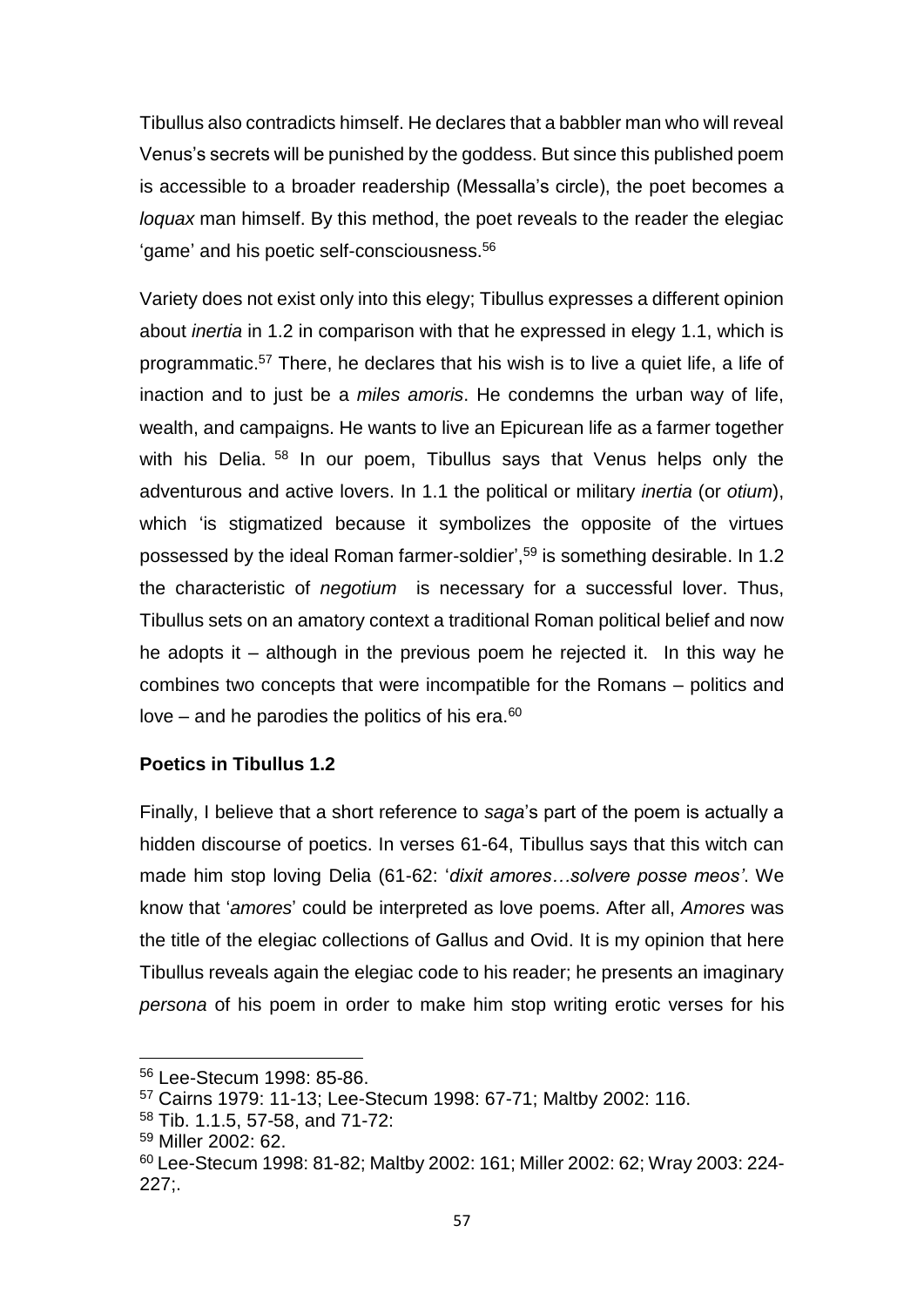scripta puella,<sup>61</sup> consequently to stop writing erotic poetry in general. Simultaneously, he reveals himself as a powerful director of this poem and of elegiac genre in general.

As I have stated, the setting of this elegy is probably a drinking party, where Tibullus addresses one of his fellow drinkers (89-98). The poet ends this poem with advice to the same or to another friend who is present at this symposium. He warns him not to laugh at his suffering, because Venus might be cruel to him too. As an *exemplum* to avoid, he talks about an old man who fell in love and started to care about his appearance and to beg his sweetheart's maid to mediate with her for him. In these verses we could detect a hidden poetology as well as an attack on one of Tibullus' poetic rivals, who started his career by writing 'serious' genres (*epos* or historiography) and in old age undertook to write love poetry. There are linguistic indicators for that: the old man who at first mocked the juvenile '*amores'* (91), now himself writes sweet words (93: '*blanditias'*) that is elegiac erotic poems, which he pronounces with a trembling voice (93: '*tremula…voce'*). In his poems he uses a typical *persona* of the elegiac genre that is the *ancilla*, in order to convince her *domina* to love him back (96). He, who perhaps in the past wrote for heroes and brave military deeds, using for that purpose a suitable vocabulary (92: '*vinclis subdere colla'*), is now a captive of Venus (that is erotic poetry) and wanders for his love to the traditional setting of the Roman political life (96: '*foro'*).

In contradiction to this ridiculous figure, Tibullus closes his poem with a last appeal to Venus (99-110) to spare him, who was always a devote servant of her (99-100),<sup>62</sup> and not her late follower, like the old man. She must not burn his love, 'a crop which she herself has sown'.<sup>63</sup> In other words, Tibullus closes this elegy with a wish: to not stop writing elegiac poetry.

**.** 

<sup>61</sup> Wyke 1987: 47-61.

<sup>62</sup> Tib. 1.2.99-100:.

<sup>63</sup> Shea 1998: 18.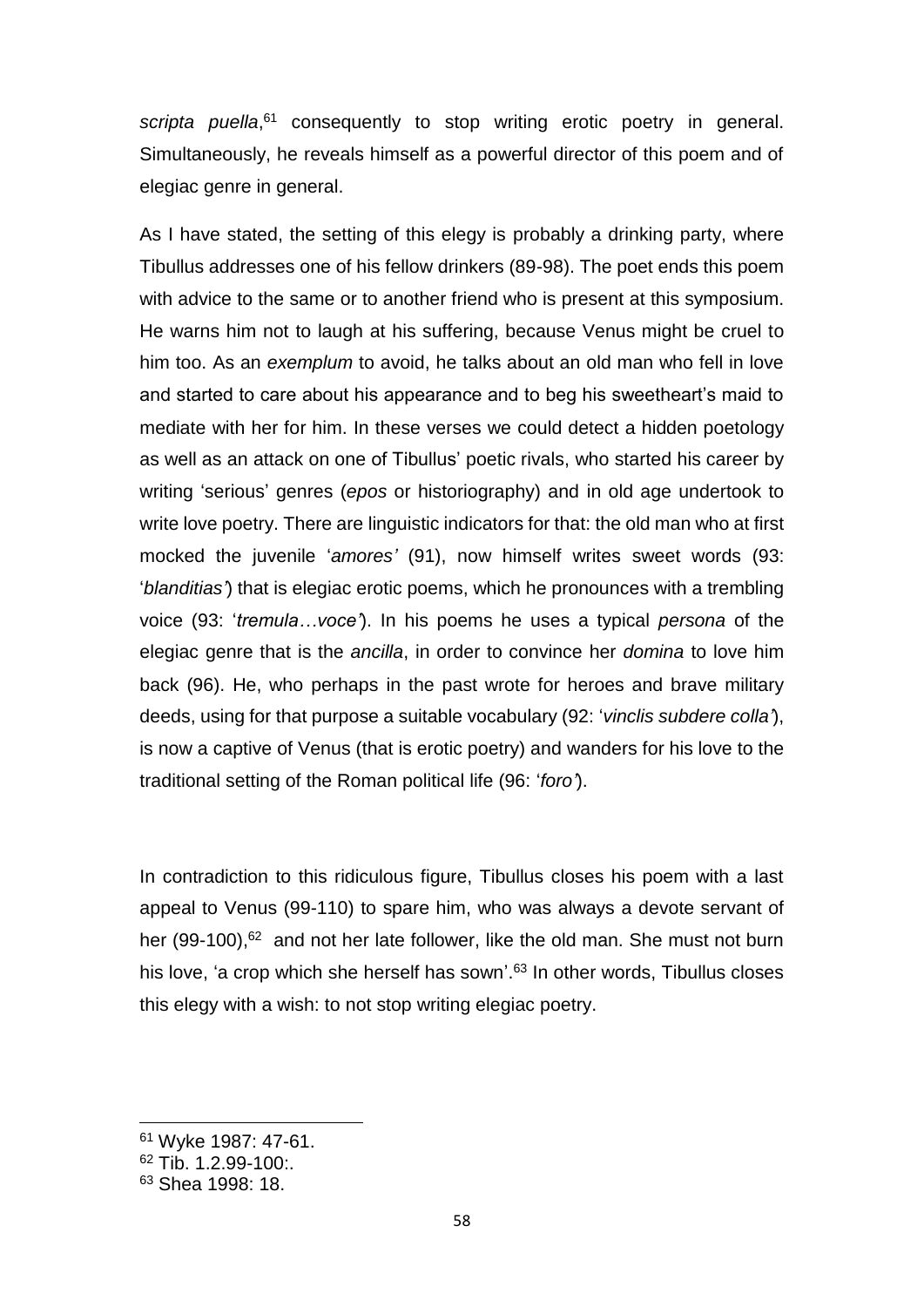## **Conclusions**

Consequently, I believe that Tib. 1.2 is an elegy which is full of variety; this poem has a lot in common with other elegiac poems, such as Tib. 1.5, Prop. 4.9 and Ov. *Am.* 1.6. Simultaneously, it has many contradictions in itself and with the former poem (1.1) of Tibullus' elegiac collection. The poet harmoniously combines in one poem divergent genres to produce two *paraclausithyra* in a symposiac context. Also, he describes different dimensions of the same characters (women) deceiving his readership. Finally, he makes a hidden discourse about poetics, revealing some elements of the elegiac game.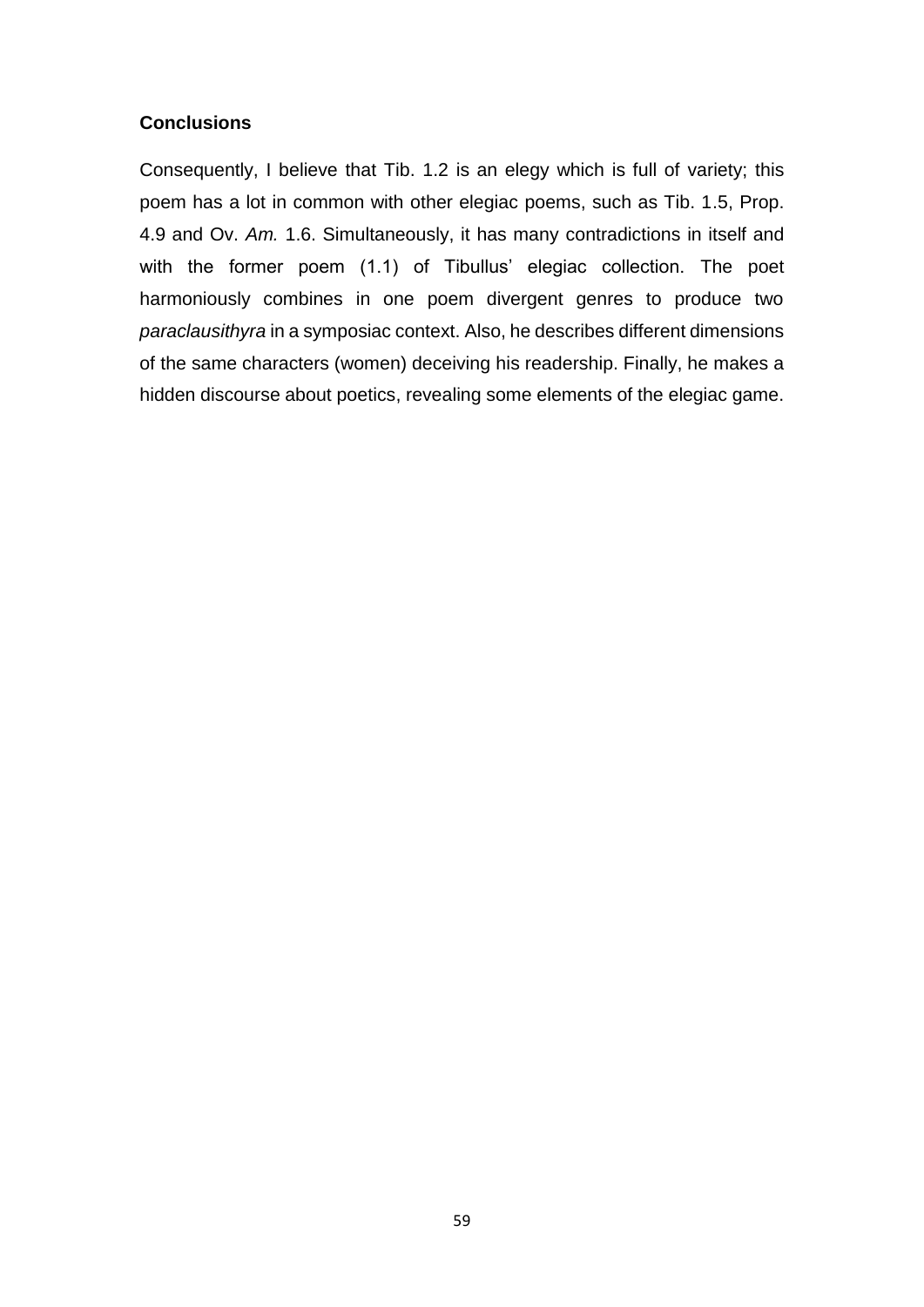## **Bibliography**

- Anderson, W.S. 1992. 'The Limits of Genre', in K. Galinsky (ed.) *The Interpretation of Roman Poetry: Empiricism or Hermeneutics?*. Frankfurt-am-Main, Bern, New York, Paris: Peter Lang, 96-103.
- Ball, R.J. 1983. *Tibullus the Elegist*. A Critical Survey. (Hypomnemata, 77). Göttingen: Vandenhoeck & Ruprecht.
- Bright, D.F. 1978. *Haec mihi fingebam: Tibullus in his world*. Leiden: Brill.
- Burck, E. 1932. 'Das Paraklausithyron', *Hum. Gymnasium* 43, 186-200.
- Cairns, Fr. 1979. *Tibullus: A Hellenistic Poet at Rome*. Cambridge: Cambridge University Press.
- Cairns, Fr. 1992. 'Propertius 4.9: '*Hercules Exclusus'* and the Dimensions of Genre', in K. Galinsky (ed.) *The Interpretation of Roman Poetry: Empiricism or Hermeneutics?*. Frankfurt-am-Main, Bern, New York, Paris: Peter Lang, 65-95.
- Cairns, Fr. 2007<sup>2</sup> . *Generic Composition in Greek and Roman Poetry*. Michigan Classical Press.
- Canter H.V. 1920. 'The Paraclausithyron as a Literary Theme', *AJPh* 41, 355-368.
- Copley, F.O. 1939. 'A Paraclausithyron from Pompeii', *AJPh* 60, 335- 349.
- Copley, F.O. 1956. *Exclusus amator. A study in Latin Love Poetry*. (Amer. Phil. Assoc. Philol. Monogr. 17). Madison.
- Cummings M.S. 1996. *Observations on the Development and Code of the Pre-elegiac Paraclausithyron* (Ph.D. dissertation). University of Ottawa).
- Fox, M. 1999. 'Propertius 4.9 and the Toils of Historicism', *MD* 43, 157- 176.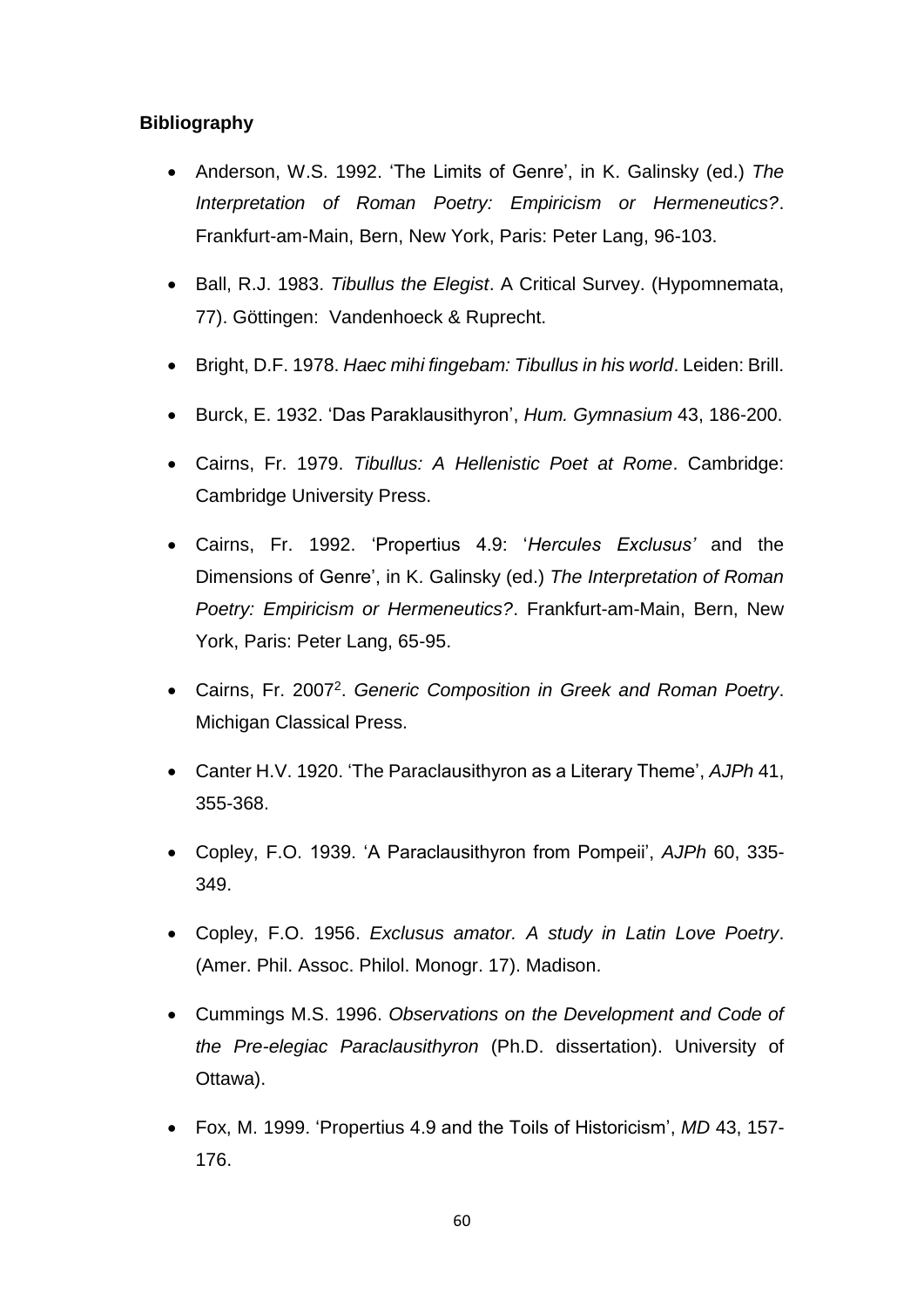- Frangoulidis, St. 2013. 'Transformations of Paraclausithyron in Plautus' Curculio', in Th.D. Papanghelis, St.J. Harrison and St. Frangoulidis (eds.), *Generic Interfaces in Latin Literature*, *Trends in Classics – Supplementary Volumes 20*. Berlin; Boston: De Gruyter, 267-281.
- Greene, E. 1994. 'Sexual Politics in Ovid' s *Amores* 3.4, 3.8 and 3.12', *CPh* 89, 344-350.
- Hallett, J. 1973. 'The Role of Women in Roman Elegy', *Arethusa* 6, 103- 124.
- Hardy, W.G. 1923. 'On Ovid *Am*. 2.19 and 3.4', *CPh* 18, 263-264.
- Holleman, A.W.J. 1977. 'Propertius IV.9: An Augustan View of Roman Religion', *RBPh* 55.1, 79-92.
- Janan, M. 1998. 'Refashioning Hercules: Propertius 4.9', *Helios* 25 (1998), 65-77.
- Kennedy, D. 1993. *The Arts of Love: Five Studies in the Discourse of Roman Love Elegy*. Cambridge: Cambridge University Press.
- Laigneau, S. 2000. 'Ovide, *Amores* 1.6: un paraclausithyron très ovidien', *Latomus* 59, 317-326.
- Lamarque P. Haugom O. 1994. *Truth, Fiction, and Literature*. Oxford: Clarendon Press.
- Lateiner, D. 1978. 'Ovid's homage to Callimachus and Alexandrian poetic theory (*Am*. ii 19)', *Hermes* 106, 188-196.
- Lee-Stecum, P. 1998. *Powerplay in Tibullus: reading Elegies Book One*. Cambridge: Cambridge University Press.
- Lilja, S. 1965. *The Roman Elegists' Attitude to W*omen. Helsinki: Academia Scientiarum Fennicae.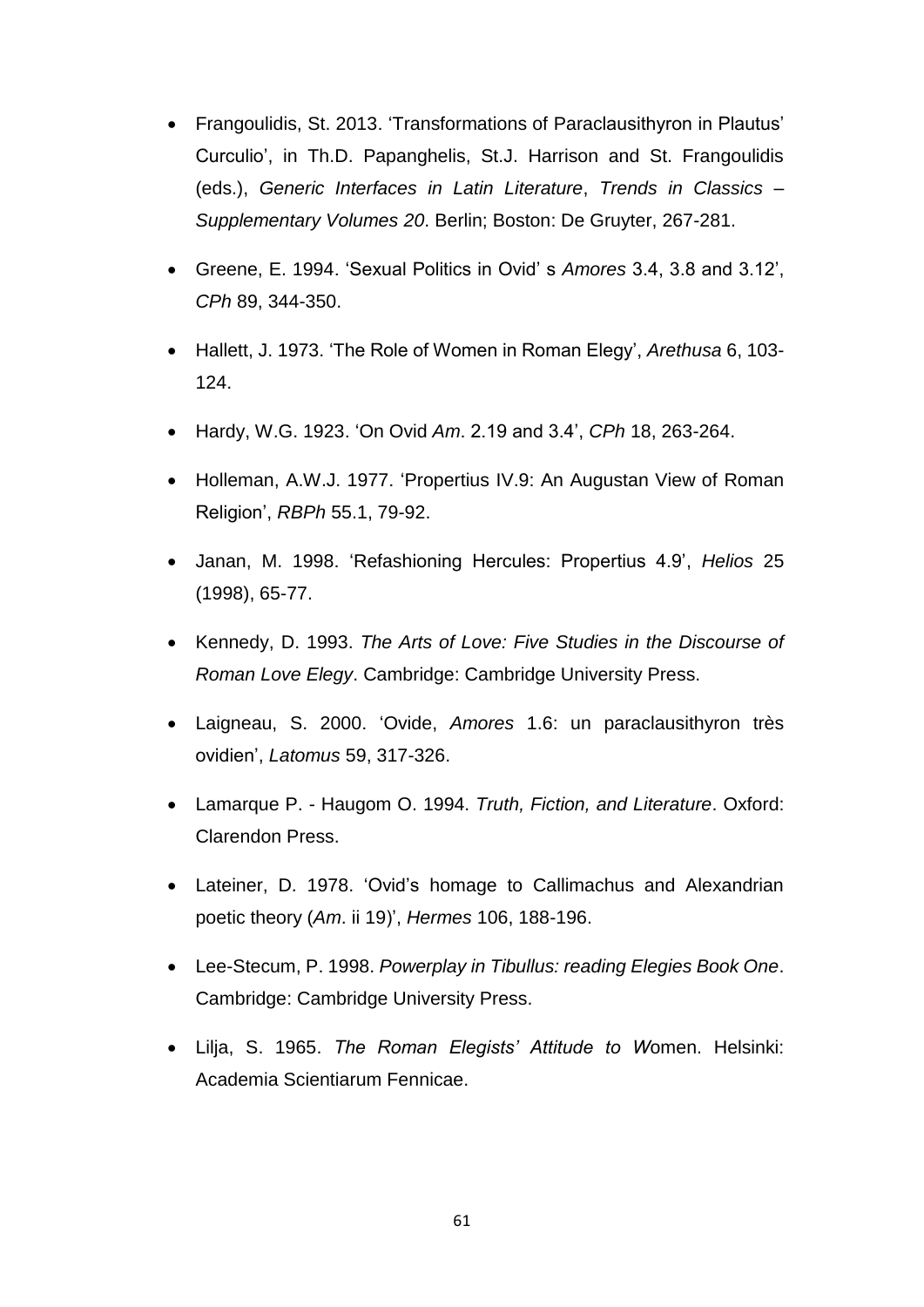- Lindheim, S. 1998. 'Hercules Cross-Dressed, Hercules Undressed: Unmasking the Construction of the Propertian *Amator* in Elegy 4.9', *AJP* 119, 43-66.
- Maltby, R. 2002. *Tibullus: Elegies Text, introduction and commentary*. Cambridge: Cambridge University Press.
- Maltby, R. 2009. 'Tibullus and Ovid', in P.E. Knox (ed.), *A Companion to Ovid*. Cambridge: Cambridge University Press.
- McDonough, Chr. 1999. 'Forbidden to Enter the Ara Maxima: Dogs and Flies or Dogflies?', *Mnemosyne* 52, 464-477.
- McParland, E. 1970. 'Propertius 4.9', *TAPA* 101 (1970), 349-355.
- Miller, P.A. 2002. 'Tibullus', in B.K. Gold (ed.), *A Companion to Roman Love Elegy*. Maiden, MA: Wiley-Blackwell, 60-67.
- Mirmont De La Ville. 1909. 'Le *παρακλαυσίθυρον* dans la littérature latine', in *Philologie et Linguistique. Mélanges Offerts à Louis Havet*. Paris, 573-576.
- Murgatroyd, P. 1980. *Tibullus I*: *A commentary on the first book of the elegies of Albius Tibullus*. Pietermaritz: University of Natal Press.
- Murgatroyd, P. 1989. The Genre and Unity of Tibullus 2.6", *Phoenix*  43.2, 134-142.
- Musurillo, H. 1970. "The structure of Tibullus 1.5", *TAPhA* 101, 387-399.
- Norden, E. 1913. *Agnostos theos. Untersuchungen zur Formgeschichte religiöser Rede*. Leipzig: Teubner.
- Pinotti, P. 1977. "Properzio IV.9: Alessandrinismo e arte allusiva", *GIF*  8, 50-71.
- Putnam, M.C.L. 1973. *Tibullus: A commentary*. Oklahoma: University of Oklahoma Press.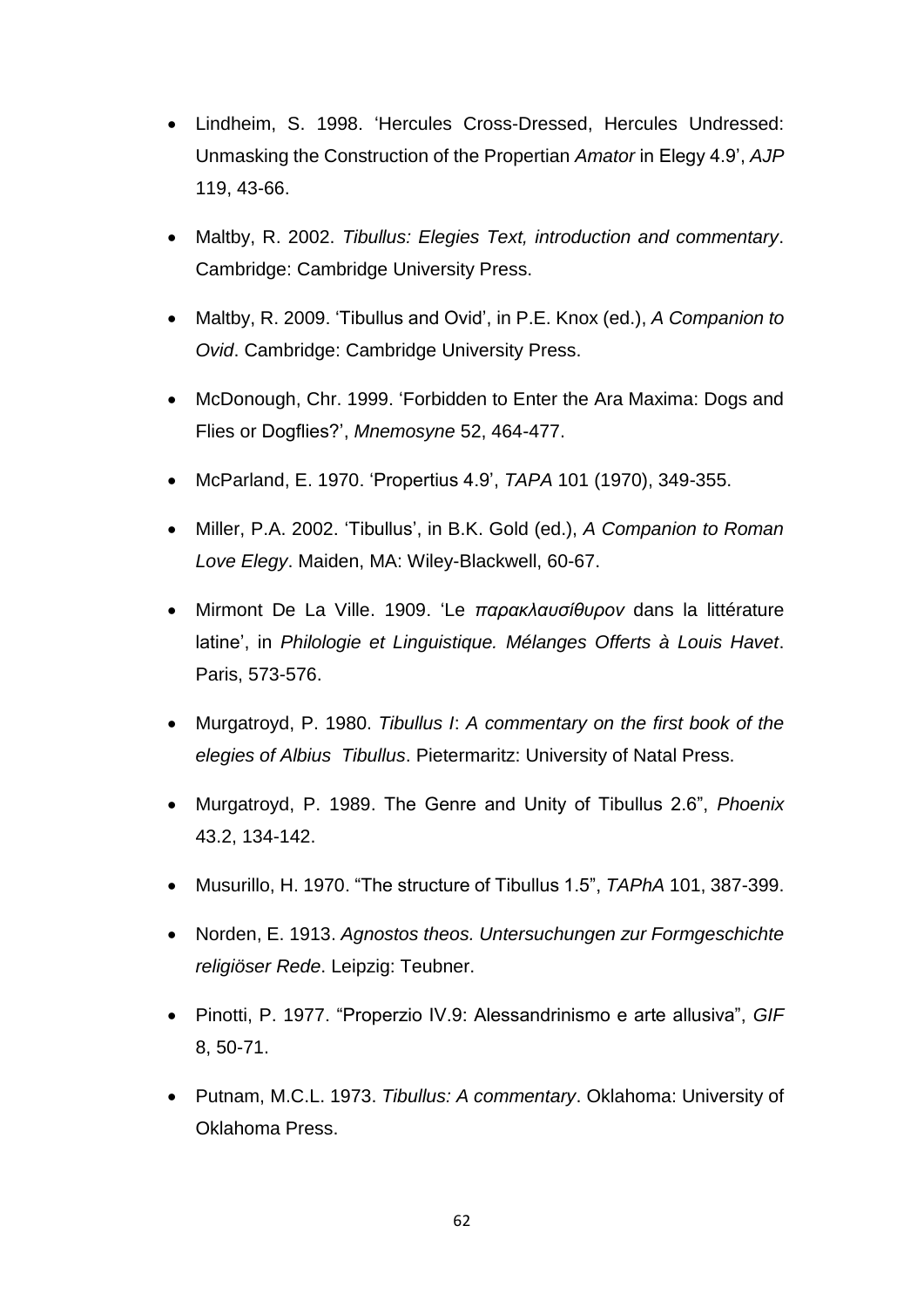- Shea, G.W. 1998. *Delia and Nemesis: The Elegies of Albius Tibullus*. Lanham-New York-Oxford: University Press of America.
- Spencer, D. 2001. 'Propertius, Hercules, and the Dynamics of Roman Mythic Space in Elegy 4.9', *Arethusa* 34, 259-284.
- Tzounakas, Sp. 2006. ' '*Rusticitas*' versus '*urbanitas*' in the Literary Programmes of Tibullus and Persius', *Mnemosyne* 59.1, 111-128.
- Vaiopoulos, V. 2009. "Léandre dans Ov. *Her*. 18: conformation avec les stéréotypes et dépassement de l'identité élégiaque", *Ágora. Estudos Clássicos em Debate* 11 , 77-128.
- Vaiopoulos, V. 2010. "Exclusus amator *dans Ovide*, Epist. 18 et 19. *Traits du* paraclausithyron", *Athenaum* 90, 153-172.
- Veremans J. 1987. 'Tibullus II,6: forme et fond', *Latomus* 46, 68-86.
- Vretska, K. 1955. 'Tibulls Paraclausithyron (1,2)', *WS* 68, 20-46
- Vretska, K. 1963. 'Albius Tibullus: Elegie 1.5 Interpretation', *Das altsprachliche Unterricht 6*, reprinted in W. Eisenhut (ed.) *Antike Lyrik* (Darmstadt), 295-321.
- Warden, J. 1982. 'Epic into Elegy: Propertius 4.9.70f.', *Hermes* 110, 228- 242.
- Watson, L.C. 1982. 'Ovid *Amores* 1.6: A parody of a hymn?', *Mnemosyne* 35, 92-102.
- Weitz, M. 1969. 'Truth in Literature', *Revue Internationale de Philosophie*  9 (1955): 116-129, reprinted in J. Hospers (ed.), *Introductory Readings in Aesthetics*. New York: Free Press, 213-224.
- Wray, D. 2003. 'What Poets do: Tibullus on 'Easy' Hands', *CPh* 98.3, 224-227.
- Wyke, M. 1987. "Written Women: Propertius' *Scripta Puella*", *JRS* 77, 47-6.